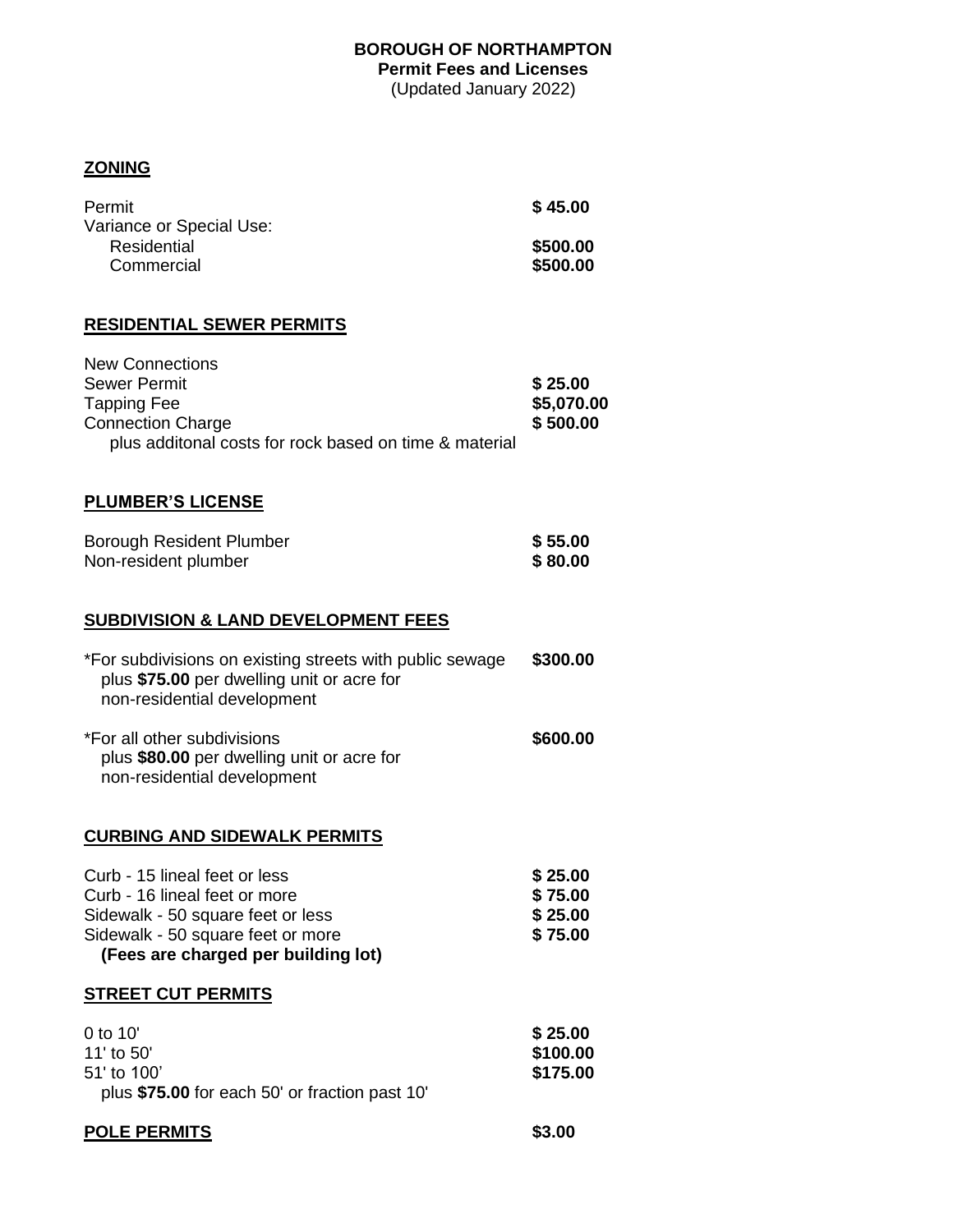#### **RESIDENTIAL PROJECT FEES**

| <b>NEW CONSTRUCTION DWELLING PACKAGE</b> (includes plan review & building, zoning, mechanical, energy,<br>plumbing, and electrical – up to nine site visits included):         |                                                                              |
|--------------------------------------------------------------------------------------------------------------------------------------------------------------------------------|------------------------------------------------------------------------------|
| Up to 2,500 square feet<br>Cost for each additional 500 sq. ft. over 2,500                                                                                                     | \$980.00<br>\$95.00                                                          |
| INDUSTRIALIZED (MODULAR) HOMES OR MOBILE HOMES OVER FULL BASEMENT<br>(includes building, zoning, mechanical, energy, plumbing and electrical – up to six site visits included) |                                                                              |
|                                                                                                                                                                                | \$500.00                                                                     |
| <b>MANUFACTURED (MOBILE) HOMES</b> (includes building and electrical – up to two site visits each for building,<br>zoning and electrical included)                             |                                                                              |
|                                                                                                                                                                                | \$375.00                                                                     |
| <b>BASEMENT FINISH OR INTERIOR ALTERATIONS</b> (includes building, zoning, energy and electrical –<br>up to five site visits included)                                         |                                                                              |
| Additional cost for plumbing                                                                                                                                                   | \$485.00<br>\$110.00                                                         |
| Additional cost for HVAC                                                                                                                                                       | \$110.00                                                                     |
| ADDITIONS (includes building, zoning, energy and electrical – up to seven site visits included)                                                                                |                                                                              |
| Up to 750 square feet                                                                                                                                                          | \$645.00                                                                     |
| Cost for each additional 500 sq. ft. over 750<br>Additional cost for any plumbing                                                                                              | \$95.00<br>\$110.00                                                          |
| Additional cost for any HVAC                                                                                                                                                   | \$110.00                                                                     |
| <b>RESIDENTIAL BUILDING INSPECTION</b> (when not included in flat rate)                                                                                                        | \$70.00 (per hour, 1 hour min.)                                              |
| <b>DECKS AND PATIOS</b> (includes building and zoning)                                                                                                                         |                                                                              |
| Over 48 inches above grade<br>Under 48 inches above grade                                                                                                                      | \$265.00 (includes two inspections)<br>\$295.00 (includes three inspections) |
| <b>CONCRETE SLABS</b> (includes building and zoning)                                                                                                                           | \$155.00 (includes one inspection)                                           |
| ROOF STRUCTURE OVER DECK/PATIO (includes building and zoning – up to four site visits included)                                                                                |                                                                              |
|                                                                                                                                                                                | \$375.00                                                                     |
| <b>SWIMMING POOLS</b> (includes building, zoning and electrical)                                                                                                               |                                                                              |
| Above ground                                                                                                                                                                   | \$265.00 (includes up to two site visits)                                    |

| Above ground   | \$265.00 (includes up to two site visits)  |
|----------------|--------------------------------------------|
| In-ground      | \$400.00 (includes up to four site visits) |
| Spa or Hot Tub | \$265.00 (includes up to two site visits)  |

**ACCESSORY STRUCTURES** – over 1,000 sq. ft. (includes building, zoning and energy)

| Cost for each additional 500 sq. ft. over 200 | \$375.00 (includes up to four site visits)<br>\$75.00 |
|-----------------------------------------------|-------------------------------------------------------|
| Pole Buildings – (building only)              | \$245.00 (includes up to two site visits)             |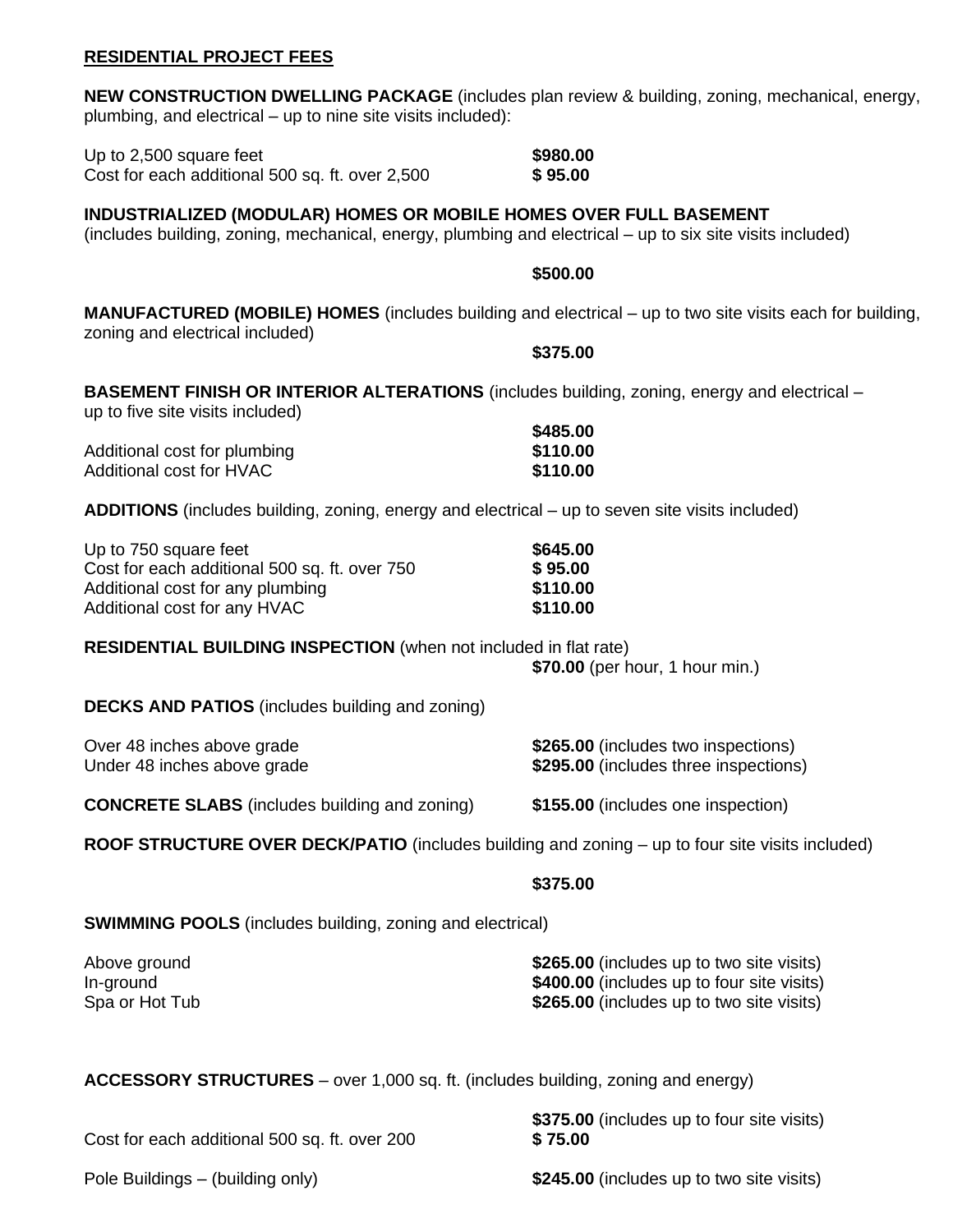## **MISCELLANEOUS RESIDENTIAL FEES**

| <b>MINOR ALTERATIONS</b>                                                                                                                                                                                        | \$180.00 (includes one site visit)<br>\$265.00 (includes two site visits)<br>\$345.00 (includes up to three site visits) |
|-----------------------------------------------------------------------------------------------------------------------------------------------------------------------------------------------------------------|--------------------------------------------------------------------------------------------------------------------------|
| <b>RETAINING WALL</b> – over four feet high from grade (includes building and zoning)                                                                                                                           |                                                                                                                          |
|                                                                                                                                                                                                                 | \$330.00 (includes up to three site visits)                                                                              |
| GENERATOR (back up power) or GEOTHERMAL SYSTEMS (includes building, zoning, mechanical, and<br>electrical)                                                                                                      |                                                                                                                          |
|                                                                                                                                                                                                                 | \$330.00 (includes up to three site visits)                                                                              |
| <b>PHOTOVOLTAIC (SOLAR) OR WIND TURBINE ALTERNATIVE POWER SYSTEMS (includes building,</b><br>zoning and electrical)                                                                                             |                                                                                                                          |
| Roof mounted – First 5kw of system<br>Cost for each additional 5kw of system                                                                                                                                    | \$265.00 (includes four total site visits)<br>\$25.00                                                                    |
| <b>POOL FENCE REPLACEMENT</b> (includes building and zoning)                                                                                                                                                    |                                                                                                                          |
|                                                                                                                                                                                                                 | \$175.00 (includes one site visit)                                                                                       |
| <b>CERTIFICATE OF OCCUPANCY/COMPLETION</b><br><b>MINIMUM PERMIT FEE</b><br><b>STATE FEE</b><br><b>COST TO ISSUE PERMIT</b><br>THIRD PARTY INSPECTION FEE<br><b>PLAN REVIEW</b> (when not included in flat rate) | \$25.00<br>\$65.00<br>\$4.50<br>\$25.00<br>\$70.00<br>\$70.00                                                            |
| <b>PLUMBING</b> (when not included in flat rate pricing)                                                                                                                                                        |                                                                                                                          |
| Includes first (6) trapped fixtures<br>Cost for each additional trapped fixture                                                                                                                                 | \$135.00 (includes up to two site visits)<br>\$15.00                                                                     |
| Water line repair/replacement<br>Sewer line repair/replacement<br>Water Heater (plus electric)<br><b>Residential Sprinkler System</b>                                                                           | \$70.00<br>\$115.00<br>\$70.00<br>\$145.00                                                                               |
| <b>MECHANICAL</b> (when not included in flat rate pricing)                                                                                                                                                      |                                                                                                                          |
| First unit<br>Cost for each additional mechanical unit<br>(units include each air handler and exhaust units over 150 CFM)                                                                                       | \$140.00 (includes up to two site visits)<br>\$30.00                                                                     |
| HVAC Replacement (plus electric)                                                                                                                                                                                | \$70.00                                                                                                                  |
| <b>Free-Standing Stove</b>                                                                                                                                                                                      | \$165.00                                                                                                                 |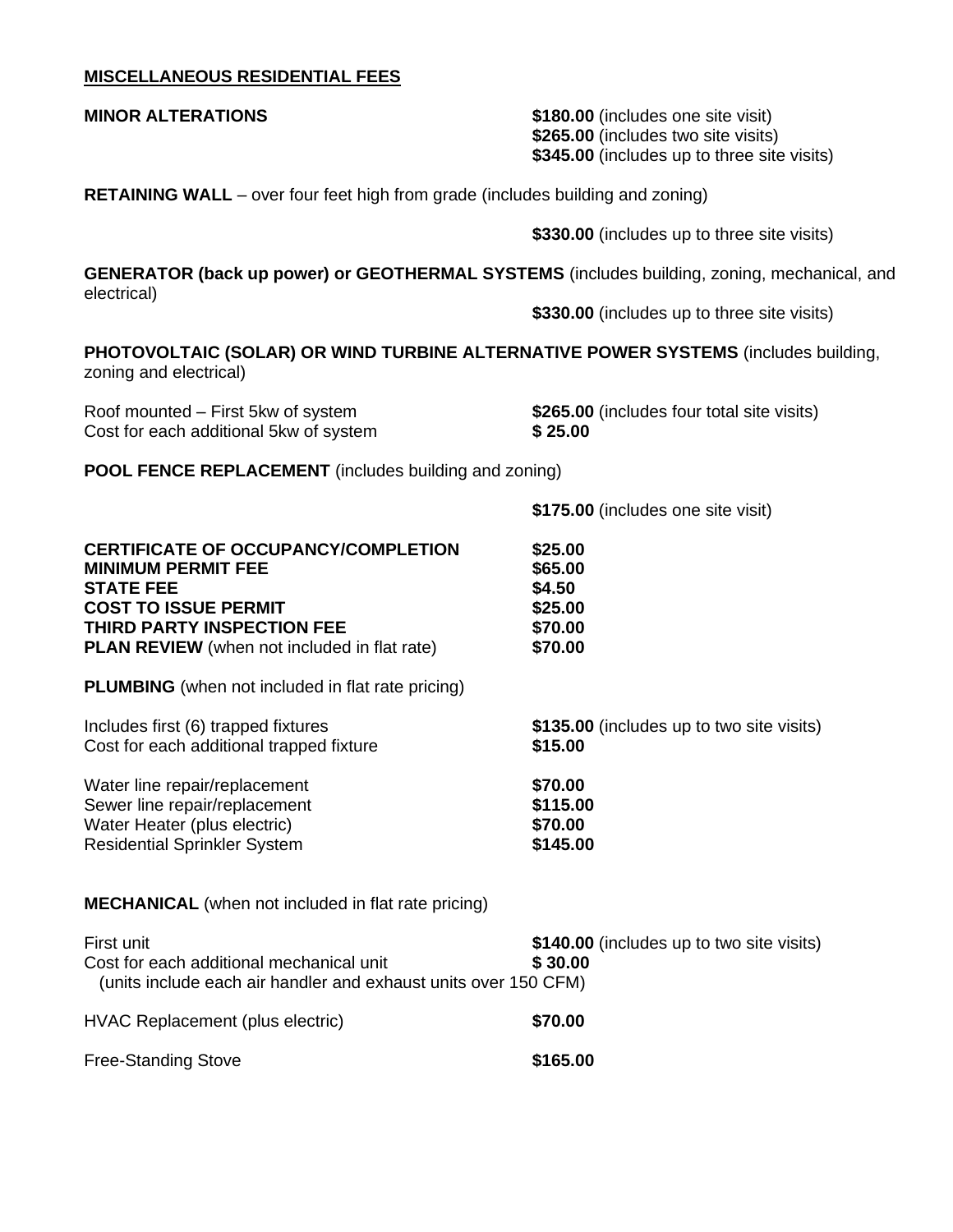| Single Family – up to 200 Amp service<br>- up to 400 Amp service |                                                                                                                 | \$135.00 (includes up to two site visits)<br>\$165.00 (includes up to two site visits)   |
|------------------------------------------------------------------|-----------------------------------------------------------------------------------------------------------------|------------------------------------------------------------------------------------------|
| Modular or Mobile Homes – up to 200 Amp service                  |                                                                                                                 | \$135.00 (includes up to two site visits)                                                |
|                                                                  | Basement or Interior Renovations, Additions and Accessory – up to 25 outlets                                    |                                                                                          |
|                                                                  | Cost for each additional 25 outlets or portion thereof<br>(outlet is a receptacle, light, smoke detector, etc.) | \$145.00 (includes up to two site visits)<br>\$15.00                                     |
| Service Only -<br>Cost for each additional meter or panel        | 200 Amps or less<br>400 Amps or less<br>800 Amps or less<br>(all service permits include one site visit)        | \$85.00<br>\$120.00<br>\$165.00<br>\$25.00                                               |
|                                                                  | Swimming Pools - Above ground/spa or hot tub<br>Inground                                                        | \$140.00 (includes up to two site visits)<br>\$220.00 (includes up to three site visits) |
| Water Heater/HVAC                                                |                                                                                                                 | \$45.00                                                                                  |
| <b>Baseboard</b>                                                 |                                                                                                                 | \$35.00 $(1^{st}$ unit)<br>\$15.00 (for each additional unit)                            |
| <b>Minor Electrical Changes</b>                                  |                                                                                                                 | \$85.00                                                                                  |
| <b>DEMOLITION OF BUILDINGS</b>                                   |                                                                                                                 |                                                                                          |
| <b>Accessory Structure</b><br><b>Residential Structure</b>       |                                                                                                                 | \$50.00<br>\$200.00                                                                      |
| <b>MOVING OF BUILDINGS</b>                                       |                                                                                                                 | \$100.00                                                                                 |
| <b>SIGN PERMITS</b>                                              |                                                                                                                 |                                                                                          |
| Cost of sign from                                                | \$1.00 to \$99.00<br>\$100 to \$499.00<br>\$500 to \$1,000<br>plus \$2.00 per \$1,000 in excess of \$1,000      | \$20.00<br>\$30.00<br>\$50.00                                                            |
| Temporary Sign Permit Fee-                                       |                                                                                                                 | \$10.00                                                                                  |
| <b>Container Placement Fee</b>                                   | <b>STREET STORAGE/WASTE DUMPSTER</b>                                                                            | \$20.00                                                                                  |

**ELECTRICAL** (when not included in flat rate pricing)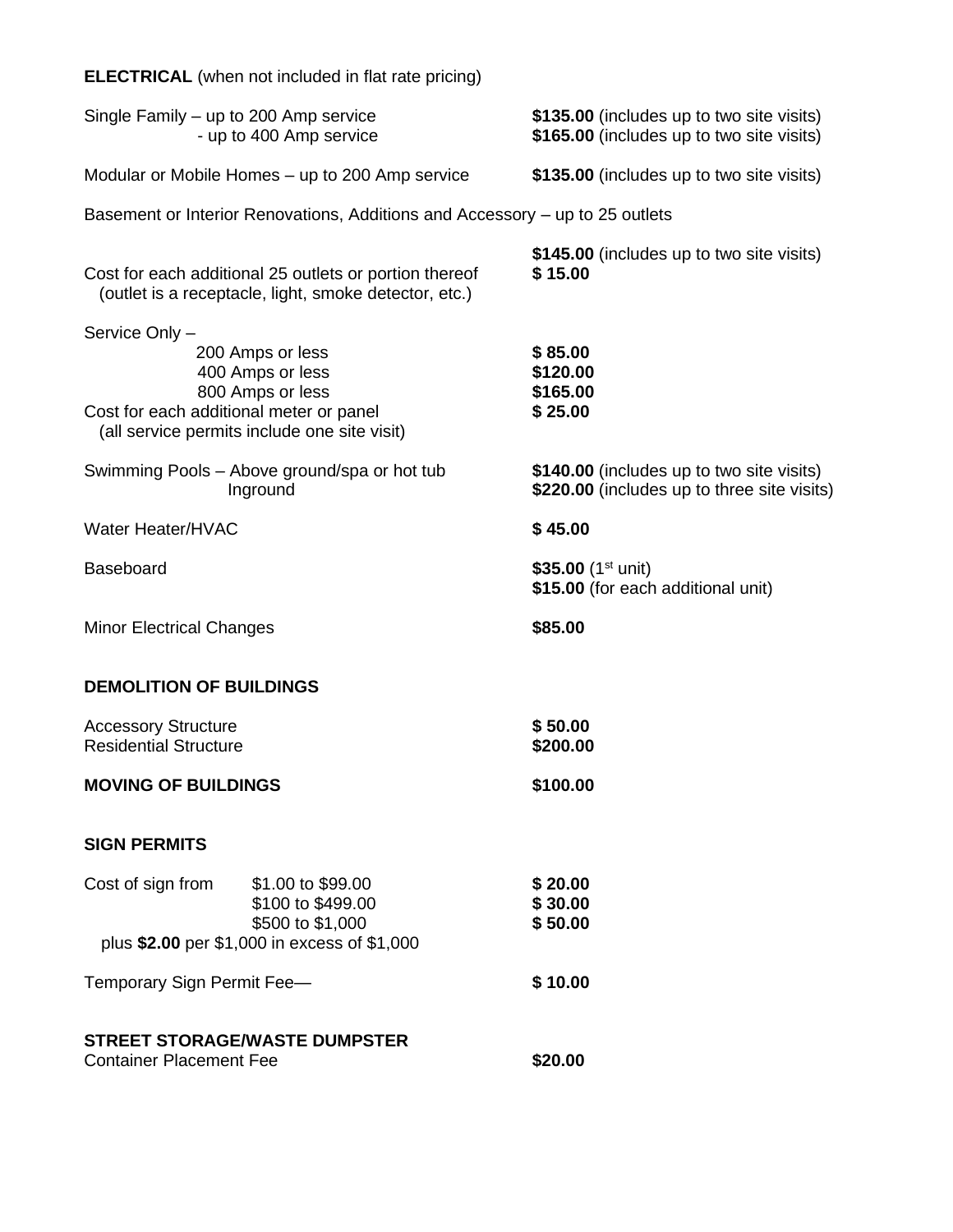#### **COMMERCIAL AND INDUSTRIAL PROJECT FEES**

**NEW CONSTRUCTION AND ADDITIONS** (includes plan review & inspections for building zoning, energy & accessibility sub-codes):

Base Fee **\$545.00** plus First 25,000 square feet **\$ 0.25** per square foot plus 25,001 to 250,000 square feet **\$ 0.20** per square foot plus Over 250,000 square feet **\$ 0.15** per square foot

- 
- 

**ALTERATIONS, RENOVATIONS OR TENANT "FIT-OUT"** (includes plan review & inspections for building, zoning, energy & accessibility sub-codes)

| Base Fee<br>First 25, 000 square feet<br>Over 25,000 square feet | \$545.00 plus<br>\$ 0.25 per square foot plus<br>\$ 0.10 per square foot     |
|------------------------------------------------------------------|------------------------------------------------------------------------------|
| <b>Minor Alteration</b>                                          | \$195.00                                                                     |
| Change of Use                                                    | \$165.00 $(1^{st} 1,000$ sq. ft. + \$30 for each excess of<br>$500$ sq. ft.) |

**BUILDING PLAN REVIEW FEES** (Re-submission or fee if no inspections are to be performed.) Single sub-code (building, mechanical, plumbing, electrical, energy or accessibility):

All Use Groups<br> **All Use Groups**<br> **\$80.00** per hour - two (2) hour minimum<br> **\$85.00** per hour - one (1) hour minimum Consultation Fees on Behalf of Borough **\$85.00** per hour - one (1) hour minimum

**FIRE PROTECTION - SPRINKLERS AND STANDPIPES**

Electronic Plan Review Fees **\$95.00** per hour + printing costs – two (2) hour min.

\$400.00 including first 200 heads and one standpipe **\$ 0.40** per sprinkler head (for over 200 heads) **\$125.00** per standpipe (for over one standpipe)

\$85.00 per hour - one (1) hour minimum

**FIRE ALARM SYSTEM \$250.00** – building only – up to 5,000 sq. ft. **\$400.00** – building only – 5,001 to 10,000 sq. ft. **\$650.00** – building only – 10,001 to 50,000 sq. ft. **\$1,100.00** – building only – over 50,000 sq. ft.

**COMMERCIAL KITCHEN EXHAUST** \$400.00 per hood (includes hood, duct work & fire suppression system) **\$225.00** – suppression system only – in existing hood **\$225.00** – hood installation only

**SIGNS** Parallel, Projecting or Freestanding **\$100.00** – up to 20 square feet

**\$200.00** – up to 50 square feet **\$300.00** – up to 75 square feet

- **\$600.00** up to 100 square feet
- **\$150.00** copy change on existing frame/box

### **CELL TOWER CO-LOCATE (ON EXISTING STRUCTURES)**

**\$350.00** – includes building only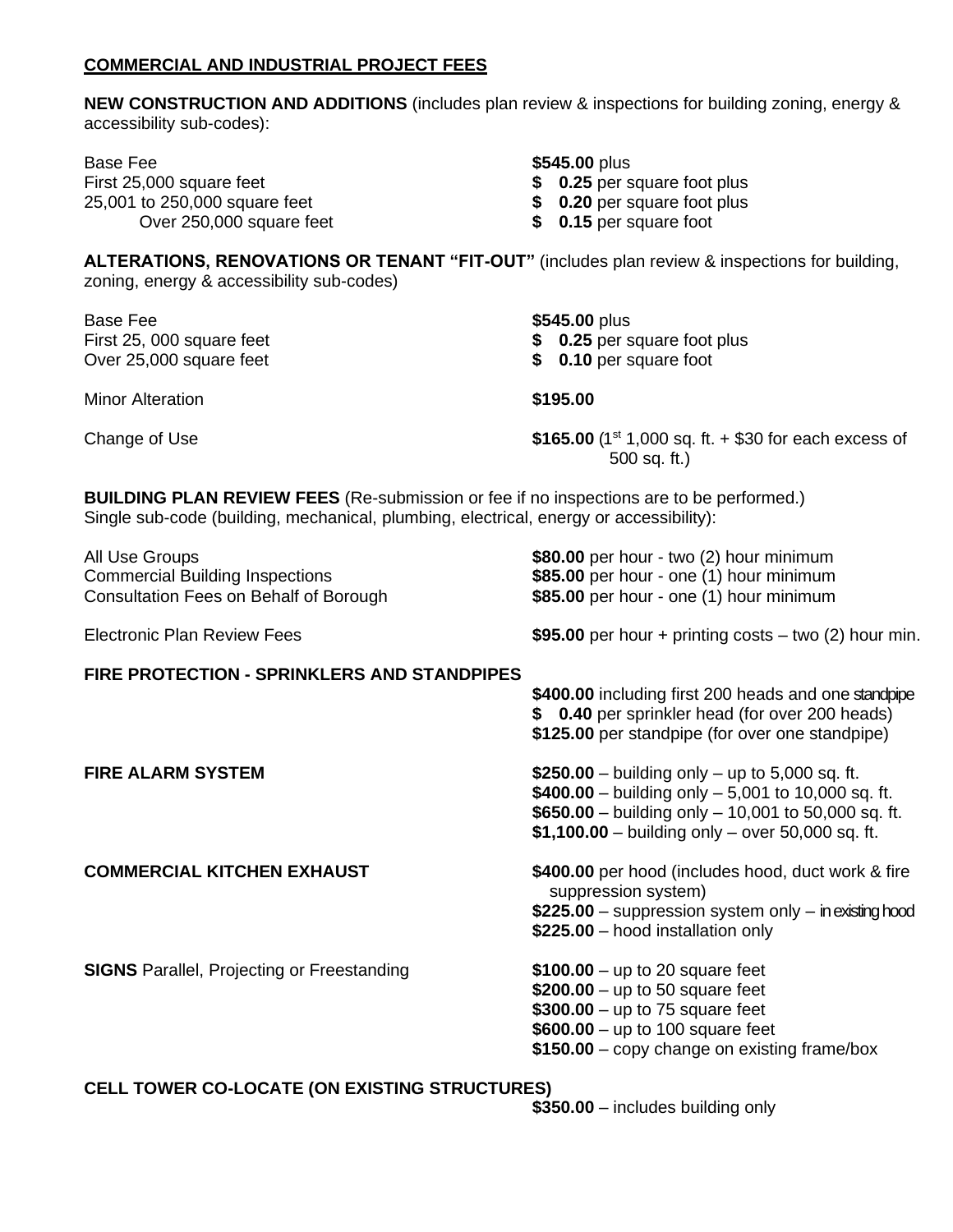**PLUMBING SUB-CODE FEE \$165.00** including first 3 trapped fixtures **\$30.00** per each additional trapped fixture(s)

#### **MECHANICAL SUB-CODE FEE** \$165.00 including first unit

**\$50.00** per each additional mechanical unit

(Units include each air handler & exhaust unit over 150CFM, excluding commercial kitchen exhaust.)

#### **ELECTRICAL SUB-CODE FEE Wiring Outlet Quantities**:

**\$165.00** – 1 to 25 outlets or devices **\$ 25.00** – each additional 25 outlets or devices (an outlet or device is a receptacle, light switch, etc.)

#### **Services and Feeders**:

| \$80.00  | - 200 Amps or less                            |
|----------|-----------------------------------------------|
| \$120.00 | -400 Amps or less                             |
| \$150.00 | -800 Amps or less                             |
| \$170.00 | - 1000 Amps or less                           |
| \$220.00 | - 1500 Amps or less                           |
| \$320.00 | - 2000 Amps or less                           |
| \$420.00 | $-$ Over 2000 Amps                            |
|          | $(0.0)$ Multiplies for the set it are formed. |

(x3) Multiplier for above items for voltages over 600

### **Generators, Vaults, Substations, Etc.:**

| \$135.00 | $-$ up to 10 kW/kVA  |
|----------|----------------------|
| \$160.00 | $-10$ to 20 kW/kVA   |
| \$210.00 | $-21$ to 100 kW/kVA  |
| \$260.00 | $-101$ to 200 kW/kVA |
| \$310.00 | $-201$ to 500 kW/kVA |
| \$410.00 | - over 500 kW/kVA    |
|          |                      |

(x3) Multiplier for above items for voltages over 600

### **Transformers and Motors:**

| \$50.00  | $-$ up to 25 hp or 50 kVA          |
|----------|------------------------------------|
| \$60.00  | $-26$ to 50 hp or 51 to 100 kVA    |
| \$85.00  | $-51$ to 100 hp or 101 to 200 kVA  |
| \$110.00 | $-101$ to 200 hp or 201 to 500 kVA |
| \$160.00 | $-$ over 200 hp or 500 kVA         |

(x3) Multiplier for above items for voltages over 600

#### **Heating and Air Conditioning Units**:

| \$75.00  | - up to 50 kW for first unit            |
|----------|-----------------------------------------|
| \$35.00  | - up to 50kW for each additional unit   |
| \$80.00  | $-51 - 100$ kW for first unit           |
| \$40.00  | $-51 - 100$ kW for each additional unit |
| \$110.00 | - over 100 kW for first unit            |
| \$45.00  | - over 100 kW for each additional unit  |